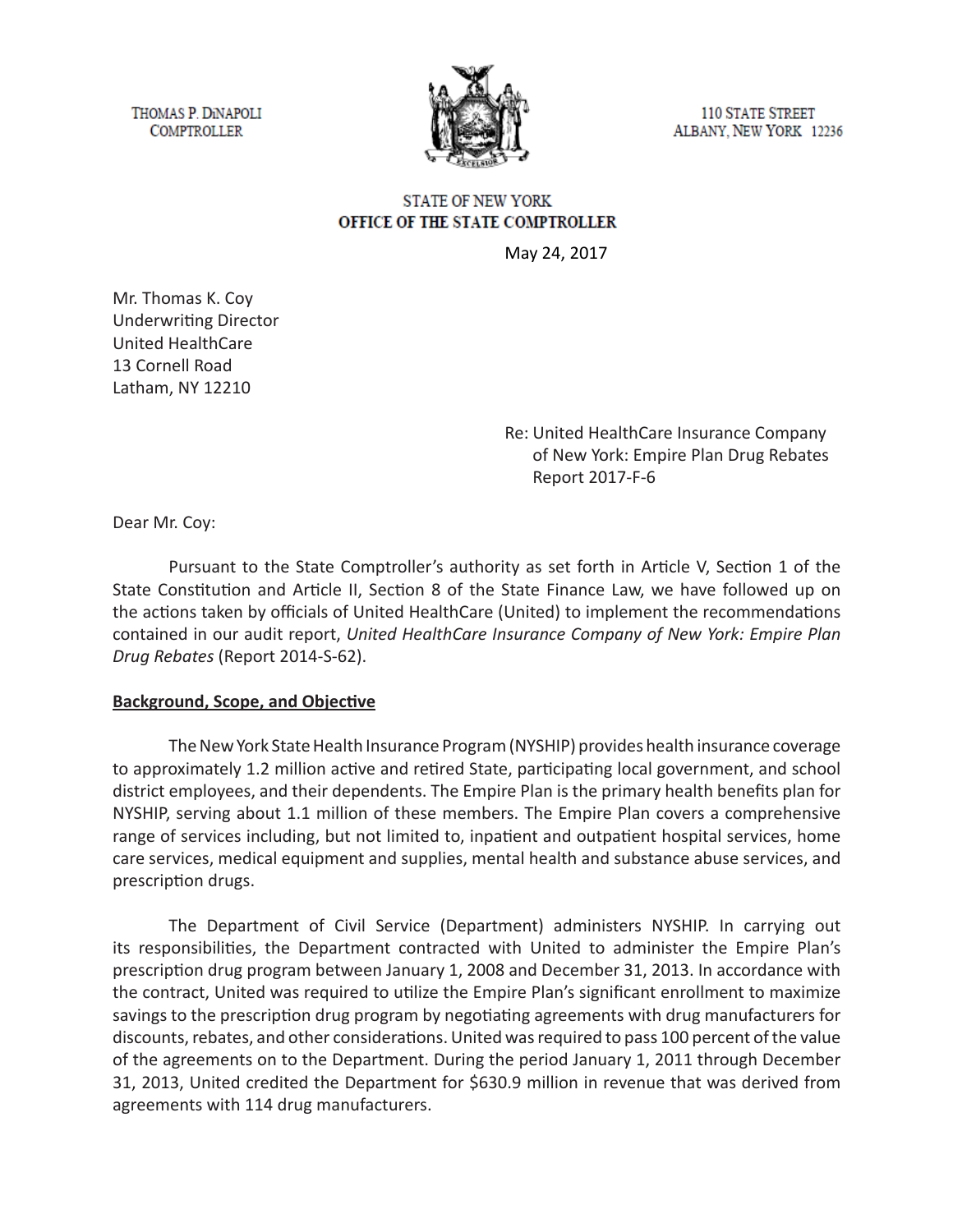To ensure that the Department would not receive lower drug manufacturer rebates than United's other clients, a key provision of the Department's contract with United specified that manufacturer agreements pertaining to the prescription drug program were required to meet or exceed United's best existing agreements for all individual drugs.

The contract allowed United to subcontract portions of its responsibility to a qualified organization. United, however, retained the ultimate responsibility for all services performed under the contract. Further, all subcontracts had to contain provisions that were functionally identical to, and consistent with, the provisions of United's contract with the Department. United subcontracted key functions of the prescription drug program to Medco Health Solutions, Inc. (Medco), including the negotiation, collection, and allocation of rebates offered by drug manufacturers. In 2012, Express Scripts Holding Company (Express Scripts) acquired Medco.

We issued our initial audit report on December 28, 2015. Our objective was to determine whether United credited the Department for all rebate revenue due under its contract with the Department for selected drug manufacturers. The audit covered the period January 1, 2011 through December 31, 2013 and included a review of revenue from five drug manufacturers. Our initial audit identified \$710,284 in rebate revenues that were not credited to the Department. We recommended that United review the \$710,284 in rebates and credit the Department for the rebates, as appropriate. We also recommended that United formally instruct Express Scripts to remit 100 percent of all rebate revenues attributable to drug utilization under its subcontract with United.

The objective of this follow-up was to determine the implementation status, as of February 1, 2017, of the two recommendations included in our initial report.

#### **Summary Conclusions and Status of Audit Recommendations**

United officials made progress in addressing the issues we identified in the initial audit. This included the remittance of \$338,649 in drug rebate revenue to the Department on April 28, 2016. In addition, United officials stated they intended to remit another \$67,386 to the Department. Officials, however, stated the remaining rebate revenues that were identified in the initial audit, totaling \$304,249, would not be credited to the Department. We still maintain that the \$304,249 in question should be credited to the Department. Of the initial report's two audit recommendations, one was partially implemented and one is no longer applicable.

#### **Follow-Up Observations**

### **Recommendation 1**

*Review the \$710,284 in rebates identified by this audit and credit the Department for the rebates, as appropriate.*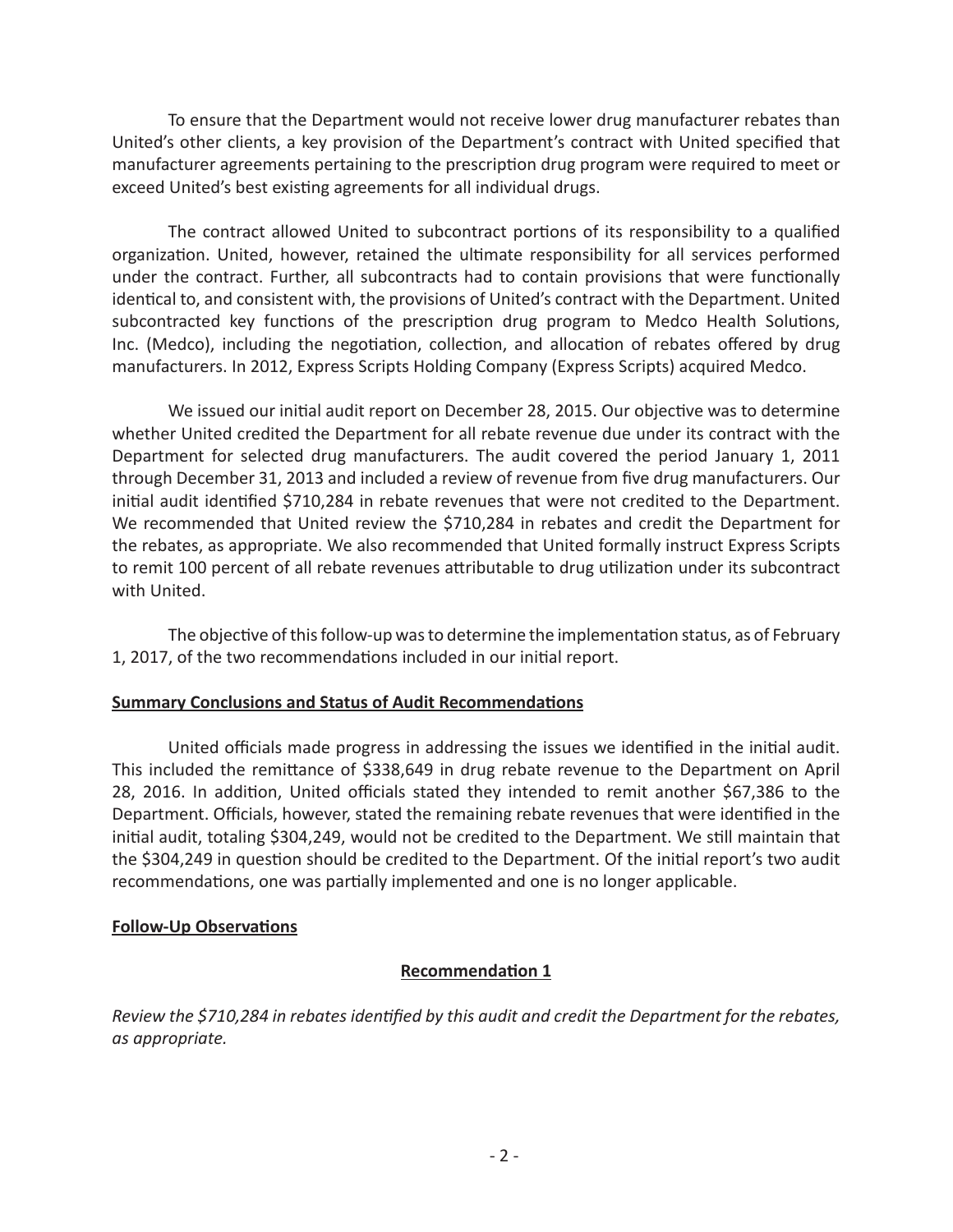#### Status – Partially Implemented

Agency Action – As noted previously, United credited the Department for \$338,649 of the \$710,284 in rebate revenues that we identified in our initial audit. Further, United (and Express Scripts) officials agreed to remit an additional \$67,386 in rebate revenues attributable to "Drug B" (as referenced in the initial audit report). However, at the time of our follow-up, United had not yet made this credit to the Department.

During our follow-up, officials stated the remaining \$304,249 in unpaid rebates (\$710,284 - \$338,649 - \$67,386) would not be credited to the Department. As detailed in the initial audit report, these rebates were attributable to a drug (referenced as "Drug A") for which another Express Scripts client earned higher rebates than did the Department. Express Scripts officials stated a particular client negotiated a comparatively favorable rebate agreement (with the related drug manufacturer) prior to that client's affiliation with Express Scripts, and the drug manufacturer in question would not extend the higher rebate rate to any of Express Scripts' other clients. Nonetheless, United's subcontract with Express Scripts clearly required United to obtain rebates at least equal to any other Express Scripts client with a benefit design comparable to the Empire Plan in certain circumstances, which existed with respect to Drug A, and the contract granted no exception to this provision. Therefore, we maintain that the \$304,249 in rebates for Drug A should have been remitted to United by Express Scripts and then ultimately credited to the Department.

## **Recommendation 2**

*Formally instruct Express Scripts to remit 100 percent of all rebate revenues attributable to drug utilization under its subcontract with United, without exception, including all rebates received after the 450-day reconciliation; and credit the Department for all such rebates.*

- Status No Longer Applicable
- Agency Action United's contract to administer the Empire Plan's prescription drug program expired on December 31, 2013. At the time of our follow-up, the contract had been expired for more than three years, and therefore, United had no further role in administering the contract. Thus, this recommendation is no longer applicable.

Major contributors to this report were Laura Brown, Sally Perry, and Melissa Davie.